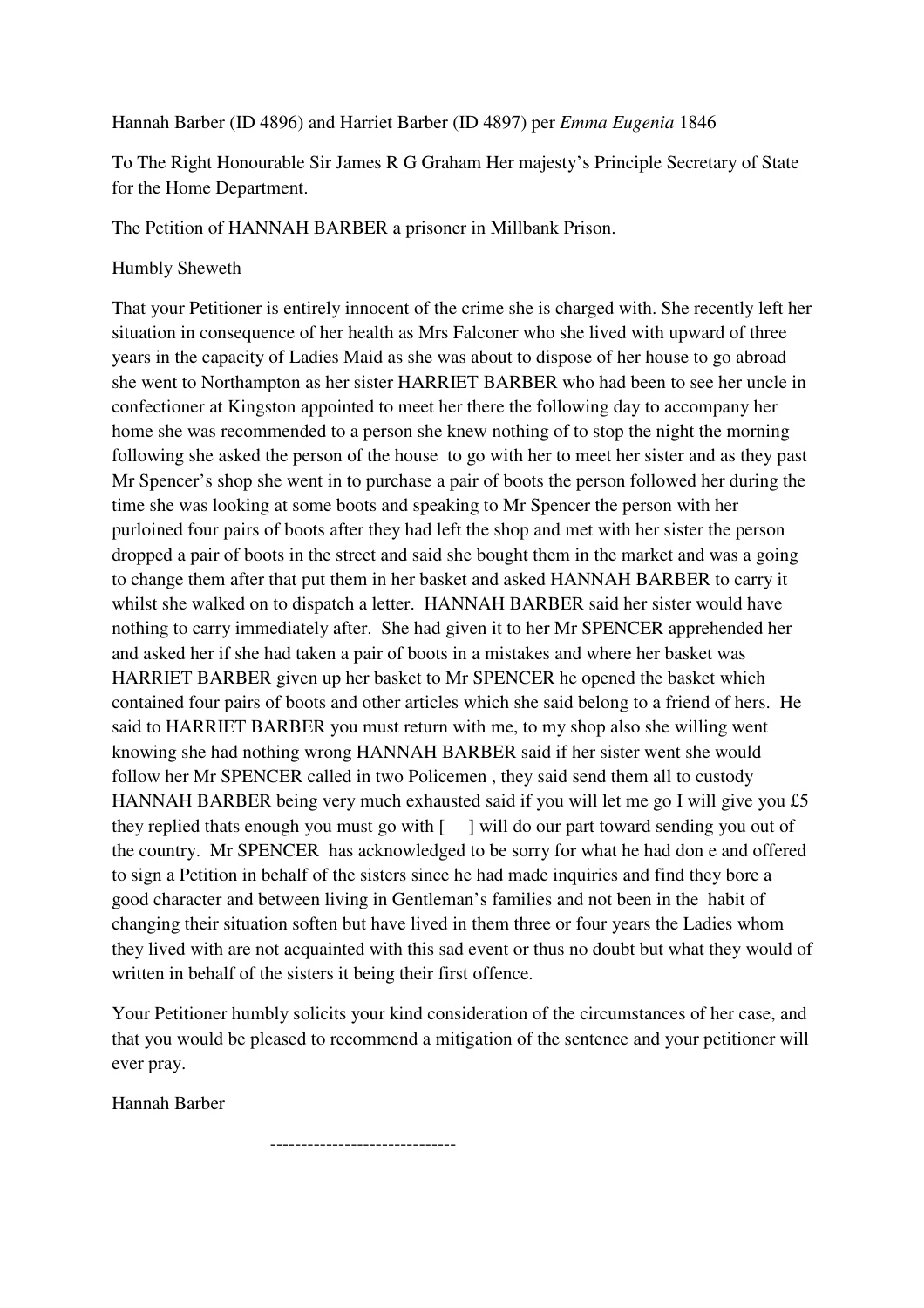To The Right Honourable Sir James Graham Her Majesty's Principle Secretary of State for the Home Department

The humble petition of ELIZABETH DOWNING of [ ] in the county of Northampton mother of HARRIETT BARBER and HANNAH BARBER who are now under sentence of transportation .

Sheweth

That your petitioners daughters HARRIETT BARBER and HANNAH BARBER at the last Borough Sessions for the town of Northampton was indicted for felony by one WILLIAM SPENCER the prosecutor was convicted and sentenced to seven years transportation.

That your petitioner said daughters have been servants at respectable places in the town and county of Northampton and up to the present changes was never guilty or even suspected of a dishonest act.

That your said petitioners daughters the said HARRIETT BARBER and HANNAH BARBER having lived in the Borough and County of Northampton for years past and bore exceptional characters for honesty and sobriety and industry which said masters and Mistresses of their own free will have signed and affixed their names to the memorial herewith acc<sup>[ ]</sup> trusting that a mitigation will be granted to the two poor girls.

That your petitioner also humbly submits to your Honour the accompanying memorial in favour of your Petitioners daughters signed by respectable persons to whom they was well known and greatly respected. And also by the Prosecutor on the Bill of Indicments.

Your Petitioner therefore humbly prays our Honour will be pleased to recommend to the clemency of Her Most gracious Majesty the unfortunate situation your petitioners said daughters and that your Honour will be pleased further to recommend to the Royal Clemency a mitigation of the severe sentence passed upon your petitioners unfortunate daughters.

And your petitioner will ever pray.

November 1845

The Mark of ELIZABETH DOWNING

Mother of HARRIETT and HANNAH BARBER.

------------------------------------------

Mitigation is prayed for on the ground that the punishment is severe and that the character of the prisoners is good.

The Right Honourable Sir James Graham Her Majesty's Principle Secretary of State for the Home Department.

The memorial of the undersigned inhabitants of the town and county of Northampton.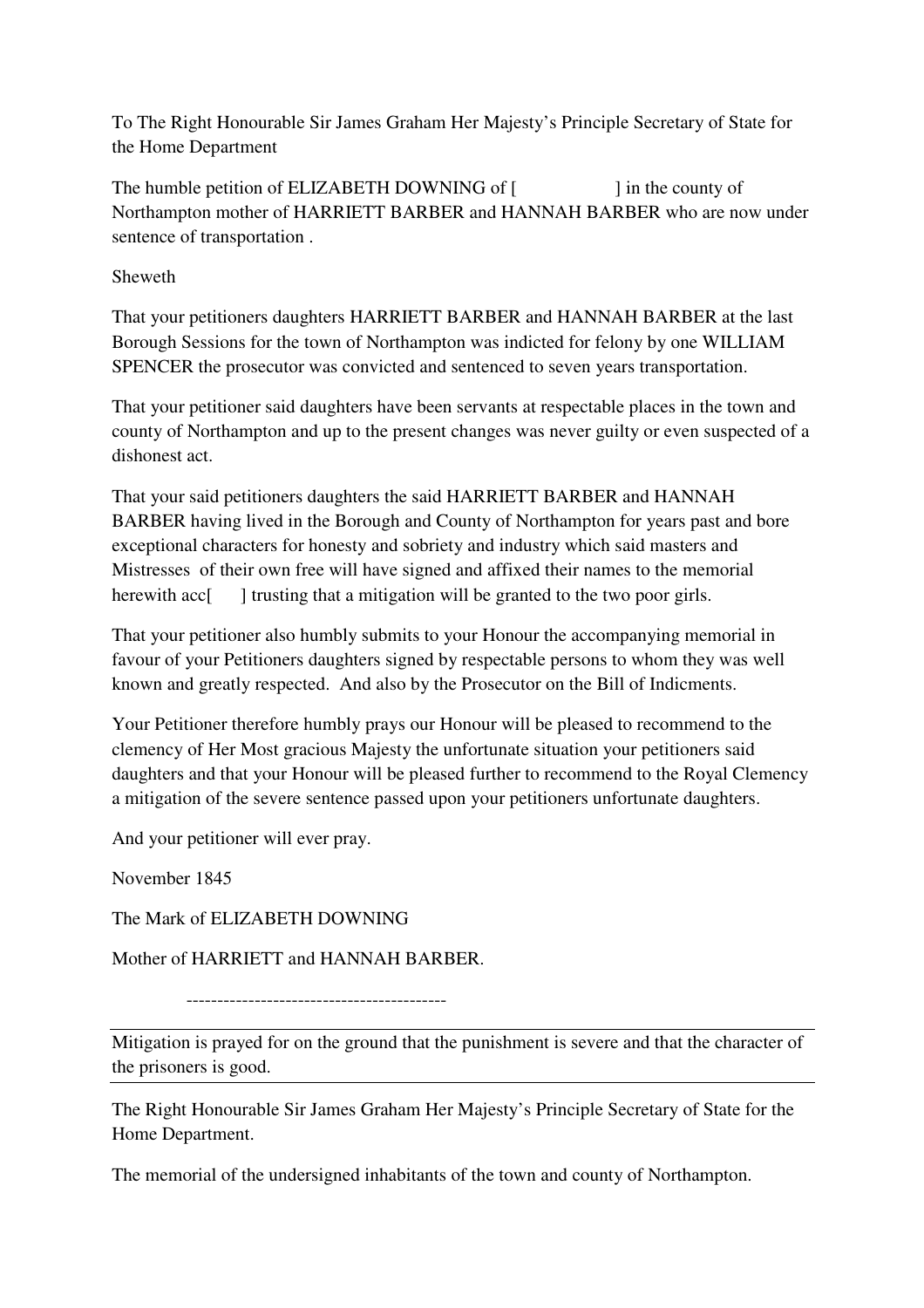## Sheweth

That your memoralists have heard with great regret that at the last Borough Sessions for the town of Northampton that HARRIET BARBER and HANNAH BARBER late servants was convicted of receiving articles knowing them to have been stolen from the Prosecutor WILLIAM SPENCER and sentenced to seven years transportation. That your memoralists humbly submit to your Honour that if even the said HARRIET and HANNAHN BARBER were guilty of the crime inferred to them your memoralists conceive that the sentence passed upon them was more than adequate to the offence committed.

Your memoralists therefore feel justified in recommending the case of the said HARRIET and HANNAH BARBER to the Royal Clemency feeling assured that a more lenient punishment will fully answer the purpose of Justice. And your memoralists humbly hope that your Honour will be placed to take into consideration the severity of the sentence passed upon the prisoners and that your Honour will be further pleased to recommend a mitigation of such sentence.

And your memoralists will ever pray

November 1845

William Spencer

Thomas Greens – Servant

Plus 46 other signatures

--------------------------------------------------------------------------------------------------------

Hannah Barber aged 20

 $20<sup>th</sup>$  October 1845 Northampton Sessions

Stealing shoes and other articles

7 years transportation

Series – HO 18

Source – Home Office Criminal Petitions – Series II

Piece – 166

Harriet Barber aged 26

Hannah Barber aged 20

Northampton Borough Sessions 20th October 1845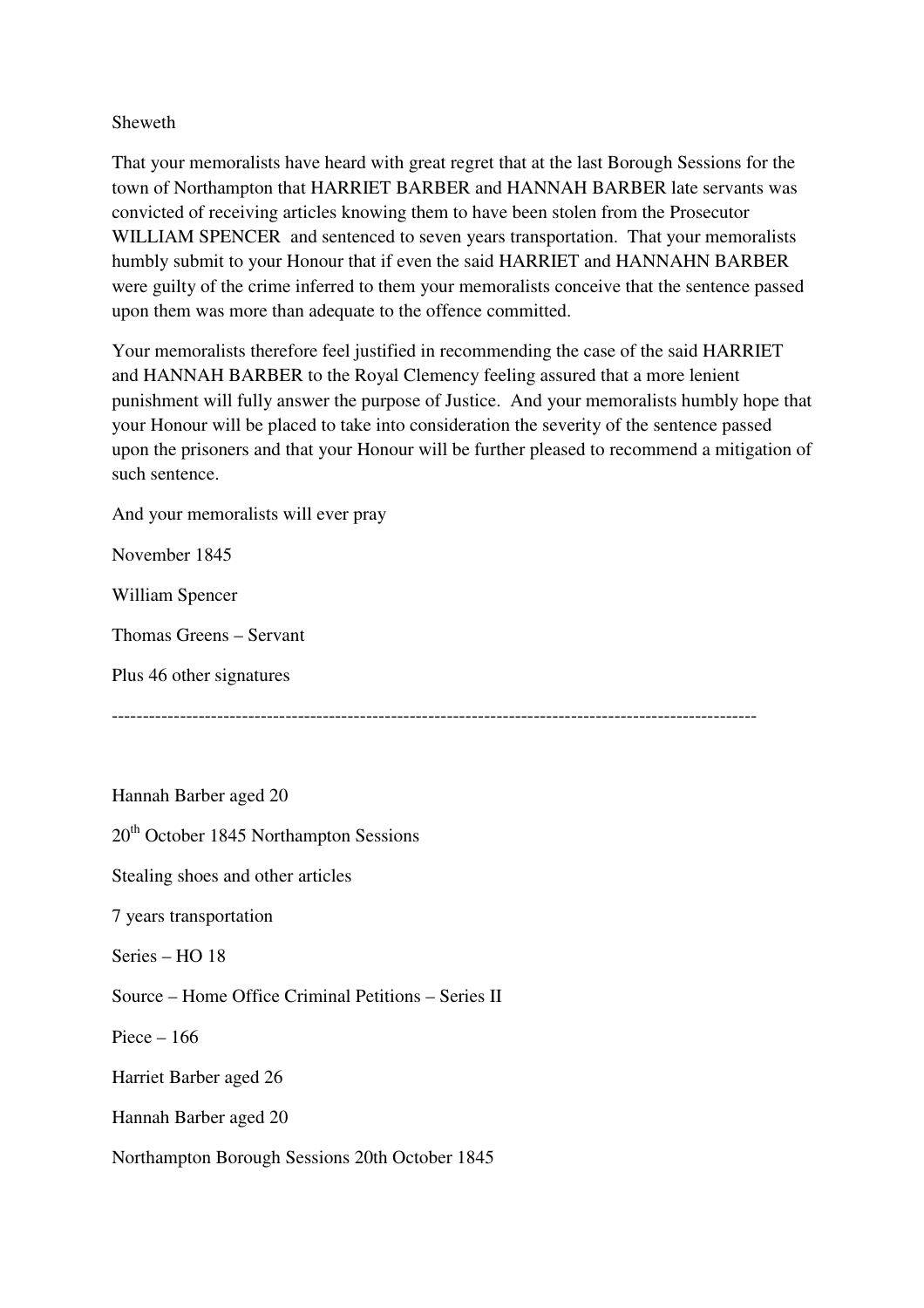## Larceny

7 years transportation Gaol report – Character Good Series – HO 18 Source – Home Office Criminal Petitions – Series II Piece Number – 166

Temple 16<sup>th</sup> January 1846

Sir

I have the honour to transmit to you in compliance with the letter of Mr Undersecretary Phillipps a report of the cases of Hannah and Harriet BARBER tried before me at the Northampton Sessions on the  $20<sup>th</sup>$  October last. The prisoners were charged together on 5 indictments for larceny Hannah BARBER pleaded GUILTY to 4 of the indictments and was found GUILTY by the Jury on the 5<sup>th</sup>

Harriet pleaded NOT GUILTY to all the indictments and was found GUILTY by the Jury upon two, and was acquitted (after trials) upon one other and was acquitted upon the remaining two as no evidence having been offered on the part of the Prosecutor.

1 st Case

Stealing on the 3<sup>rd</sup> September 1845 3 hair brushes the property of William BERWICK.

 $2<sup>nd</sup>$  Case

Stealing on 3 September 1845 4 pairs of women's half boots the property of William **SPENCER** 

3 rd Case

Stealing on the 3<sup>rd</sup> September 1845 two feathers valued at 7 shillings the property of Harriet WALTON

4<sup>th</sup> Case

Stealing on the 9 August 1845 one bonnet the property of Henry JONES

5<sup>th</sup> Case